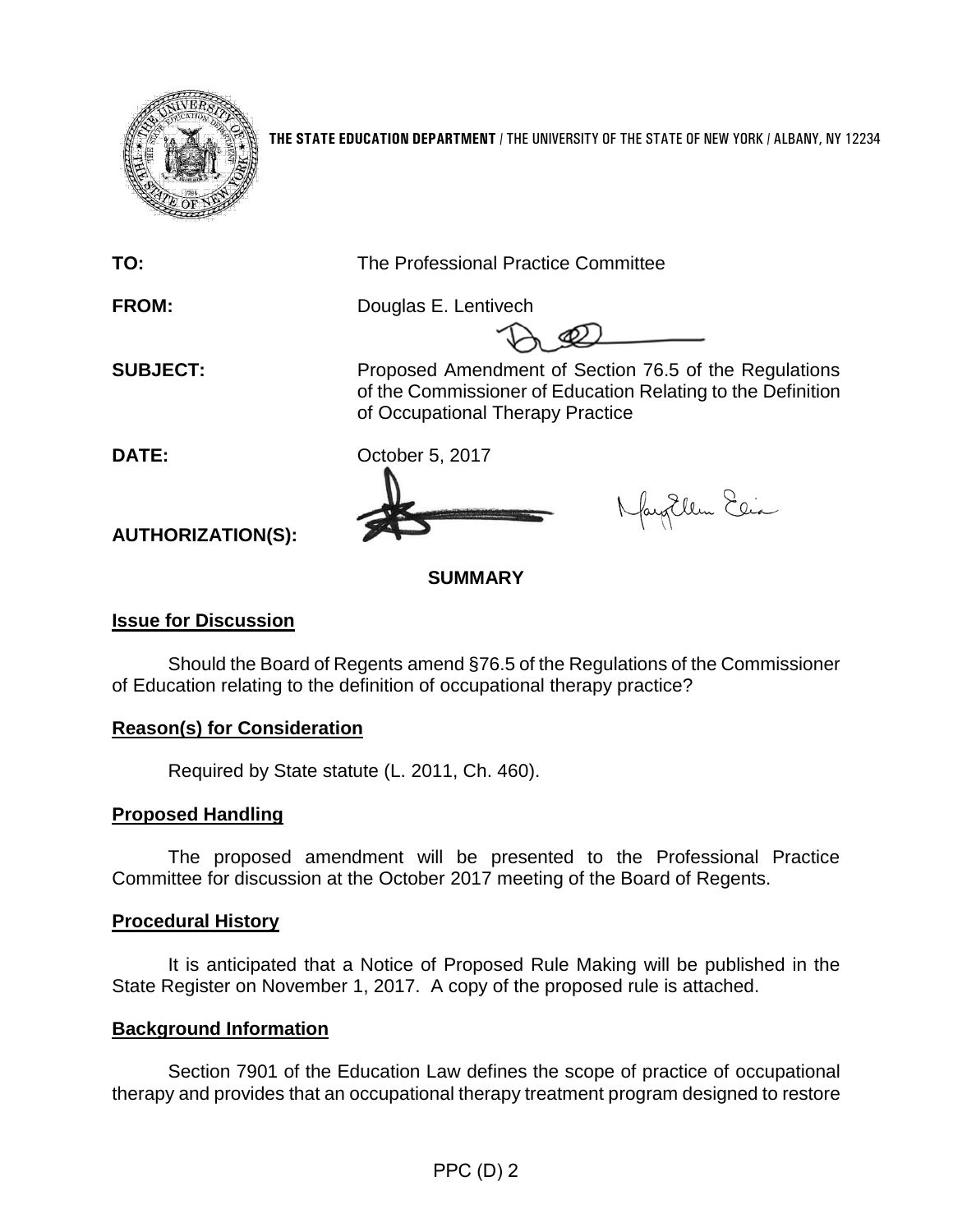function shall be rendered on the prescription or referral of a physician, nurse practitioner or other health care provider acting within his or her scope of practice pursuant to Title VIII of the Education Law.

Prior to the amendments made by Chapter 460 of the Laws of 2011, §7901 of the Education Law defined the scope of practice of occupational therapy as the functional evaluation of the client and the planning and utilization of a program of purposeful activities to develop or maintain adaptive skills, designed to achieve maximal physical and mental functioning of the patient in his or her daily life tasks, and provided that any occupational therapy treatment program must be rendered on the prescription or referral of a physician or nurse practitioner. Chapter 460 of the Laws of 2011 amended §7901 of the Education Law to explicitly make a treatment program part of the definition of the scope of practice; to add consultation with the client, family, caregiver or organization to the scope of practice; and to additionally provide that activities within the scope of practice are done in order to restore performance abilities designed to achieve cognitive functioning. Chapter 460 of the Laws of 2011 also provided that treatment programs designed to restore function must be rendered on the prescription or referral of a physician, nurse practitioner or other health care provider acting within his or her scope of practice.

The proposed rule amends subdivision (b) of §76.5 of the Regulations of the Commissioner of Education, which defines purposeful activity, one of the statutory elements of occupational therapy practice. The proposed rule adds restoration or maintenance of activities of daily living to the aims of purposeful activity. The existing definition of purposeful activity required only that this activity be aimed at the development of functional daily living skills.

The proposed rule also amends paragraph (1) of subdivision (c) of §76.5 to provide that a treatment program may include the therapeutic use of goal-directed activities, exercises, or techniques to maximize the client's cognitive functioning in life tasks, in addition to the client's physical and/or mental functioning in life tasks, in order to conform this definition to the provisions of §7901 of the Education Law, as amended by Chapter 460 of the Laws of 2011.

The proposed rule amends subdivision (d) of §76.5 of the Regulations of the Commissioner of Education to provide that occupational therapy treatment programs designed to restore function shall be rendered on the prescription or referral of a physician, nurse practitioner or other health care provider acting within his or her scope of practice and to provide that nothing contained in the rule shall be construed to expand a licensee's scope of practice beyond what is authorized by law.

Other amendments to Part 76 of the Regulations of the Commissioner of Education to implement the provisions of Chapter 460 of the Laws of 2011 were approved by the Board of Regents at the September 2012 Regents meeting. However, the abovereferenced proposed amendments to §76.5 were not made at that time due to an oversight. Earlier this year, the inadvertent omission was brought to the attention of the Office of the Professions by other Department staff who received a question from a school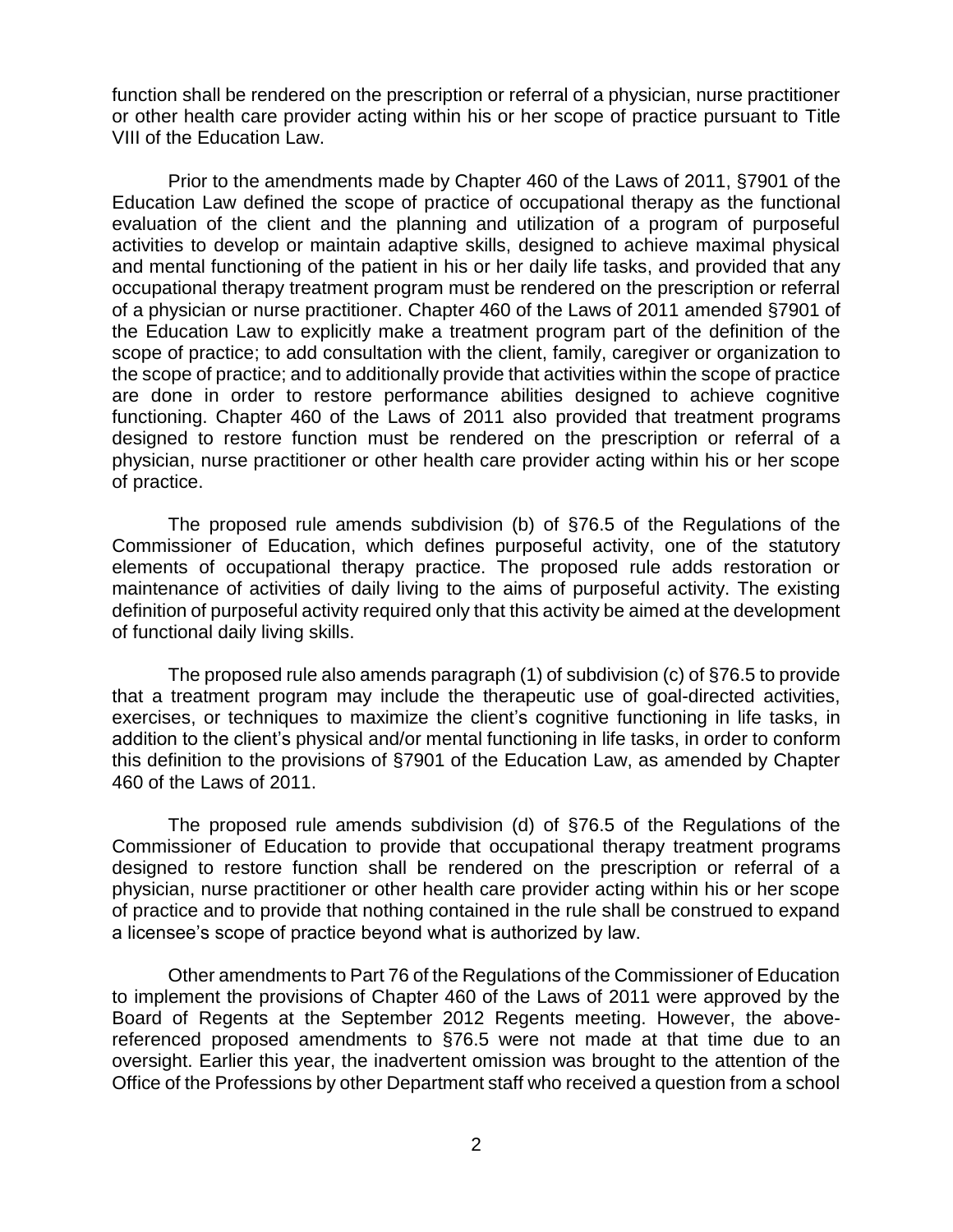district as to whether it could treat a student with a disability who had a treatment program not intended to restore function, without a prescription or referral; such treatment is permitted by the statute but not under the current regulation. The proposed amendment is therefore necessary to conform the Regulations of the Commissioner of Education to §7901 of the Education Law, as amended by Chapter 460 of the Laws of 2011.

#### **Related Regents Items**

[Proposed Amendment to Part 76 Relating to Occupational Therapy](http://www.regents.nysed.gov/common/regents/files/documents/meetings/2012Meetings/September2012/912ppca1.pdf)

http://www.regents.nysed.gov/common/regents/files/documents/meetings/2012M eetings/September2012/912ppca1.pdf

#### **Timetable for Implementation**

It is anticipated that the proposed amendment will be presented for adoption at the January 2018 Regents meeting, after the publication of the proposed amendment in the State Register and expiration of the 45-day public comment period required under the State Administrative Procedure Act. If adopted at the January meeting, the proposed amendment would become effective February 7, 2018.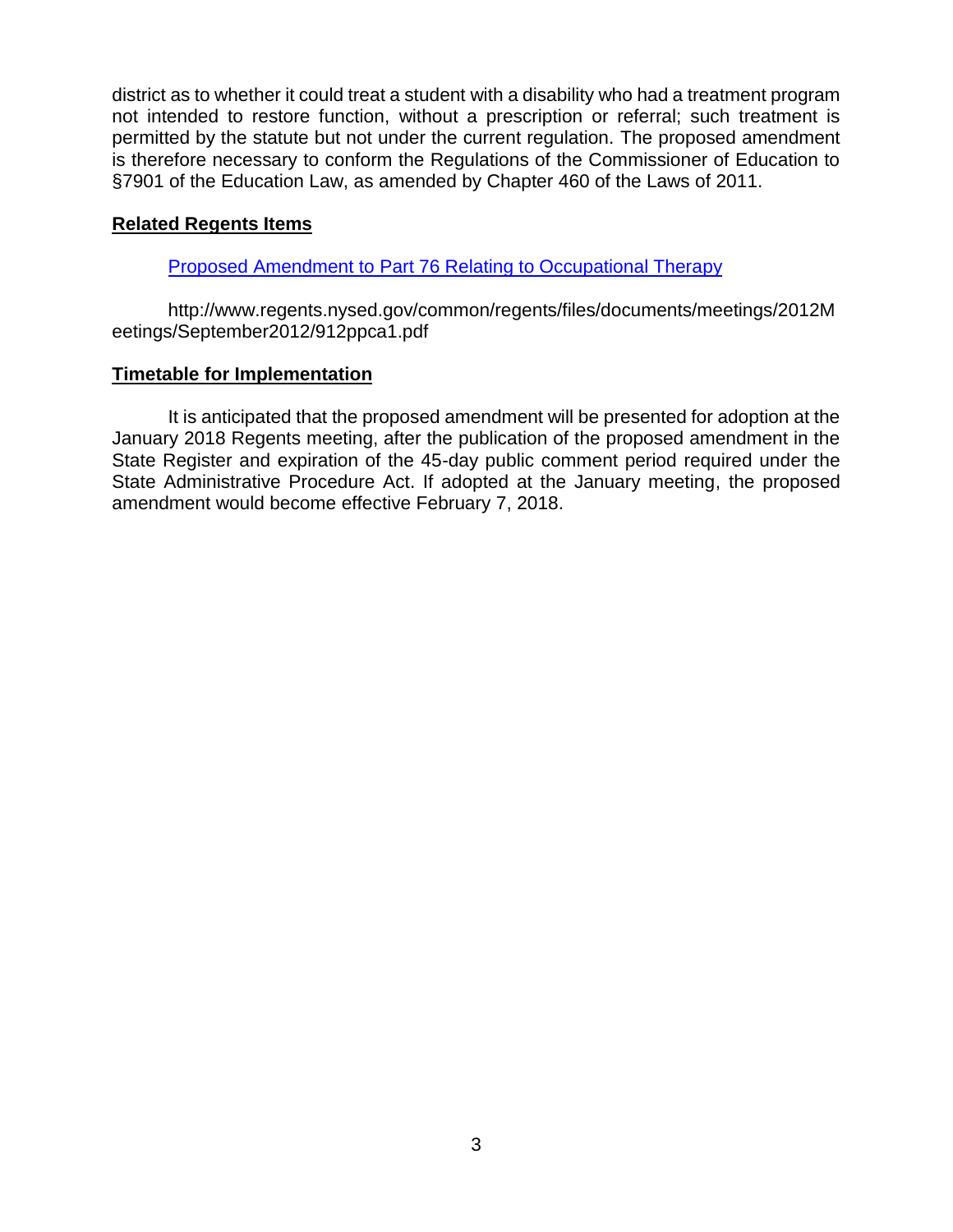AMENDMENT TO THE REGULATIONS OF THE COMMISSIONER OF EDUCATION

Pursuant to sections 207, 6504, 6507, and 7901 of the Education Law and Chapter 460 of the Laws of 2011

Section 76.5 of the Regulations of the Commissioner of Education is amended as follows:

 $(a)$ ...

(b) *Purposeful activity* is defined as goal-directed behavior designed to achieve maximal physical, cognitive and mental functioning of the client and aimed at the development, restoration or maintenance of functional daily living skills and activities of daily living in the categories of self-care, work, homemaking or play/leisure.

(c) A *treatment program* within the meaning of Education Law, section 7901 shall be consistent with the statutory scope of practice and may:

(1) Include the therapeutic use of goal-directed activities, exercises, or techniques to maximize the client's physical, cognitive and/or mental functioning in life tasks. Treatment is directed toward maximizing functional skill and task-related performance for the development of a client's vocational, avocational, daily living or related capacities.

 $(2)$  . . .

 $(3)$  . . .

(d) Any treatment program described in this regulation designed to restore function shall be rendered on the prescription or referral of a physician, nurse practitioner or other health care provider acting within his or her scope of practice. In accordance with section 7901 and articles 131 and 153 of the Education Law, nothing contained in this regulation shall be construed to permit any licensee hereunder to

4